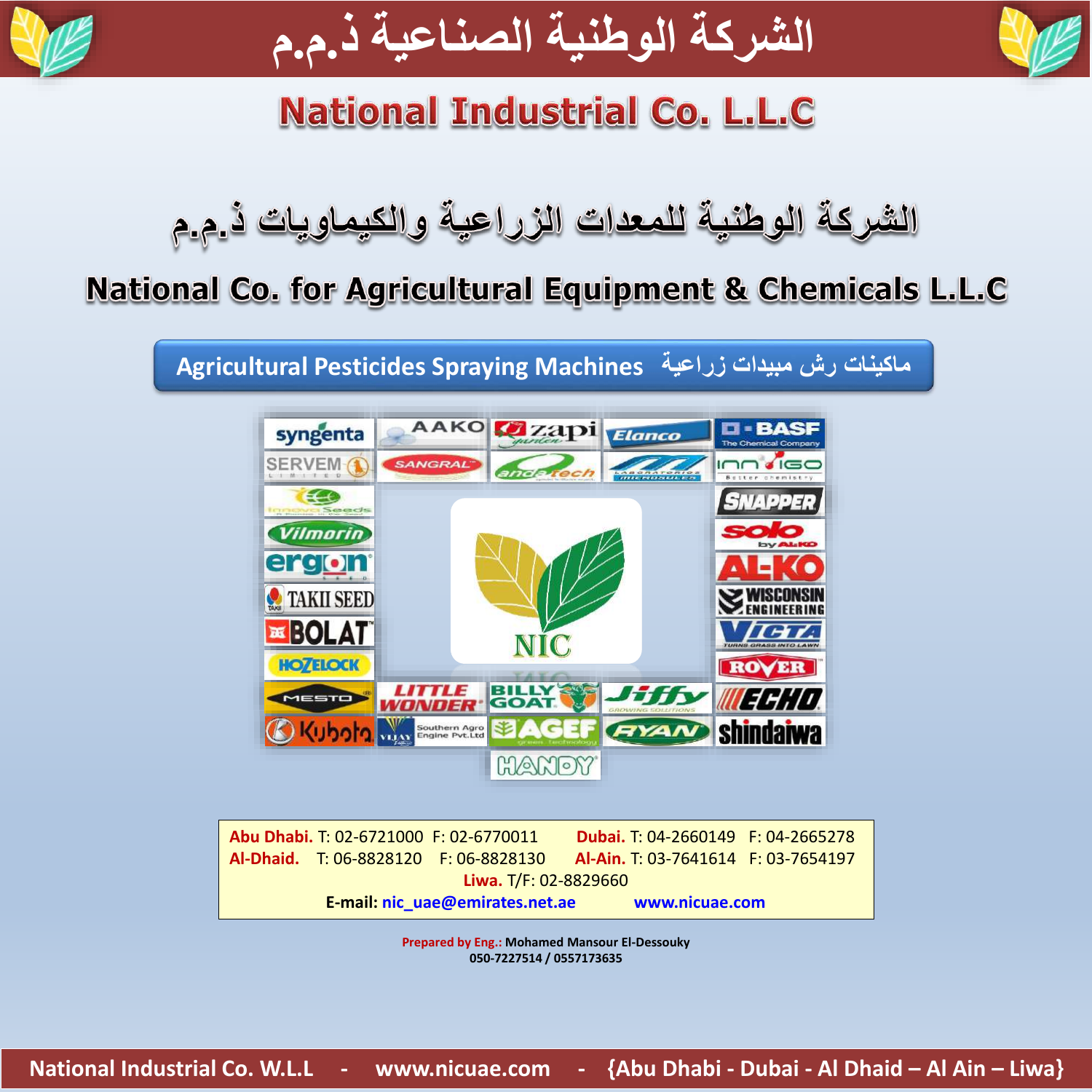# **Sprayer Machine (wheelbarrow) - BOLAT (Turkey)**



#### **BOLAT PB-122 (100 Liter) ماكينة رش مبيدات متحركة سعة 100 لتر**



| <b>Engine</b>                       | Single cylinder 4,-Stroke - Petrol |       |
|-------------------------------------|------------------------------------|-------|
| Power (hp)                          | 3.5                                | 6.5   |
| Pressure (bar)                      | 40                                 | 50    |
| Dry weight (kg)                     | 52.9                               | 57.9  |
| <b>Hose Reel</b>                    | 50 meters + Gun                    |       |
| <b>Pump</b>                         | Three piston pump                  |       |
| Piston diameter (mm)                | 22                                 |       |
| Liquid throwing capacity (Itr/hour) | 600                                | 900   |
| <b>NIC Code</b>                     | 63016                              | 63019 |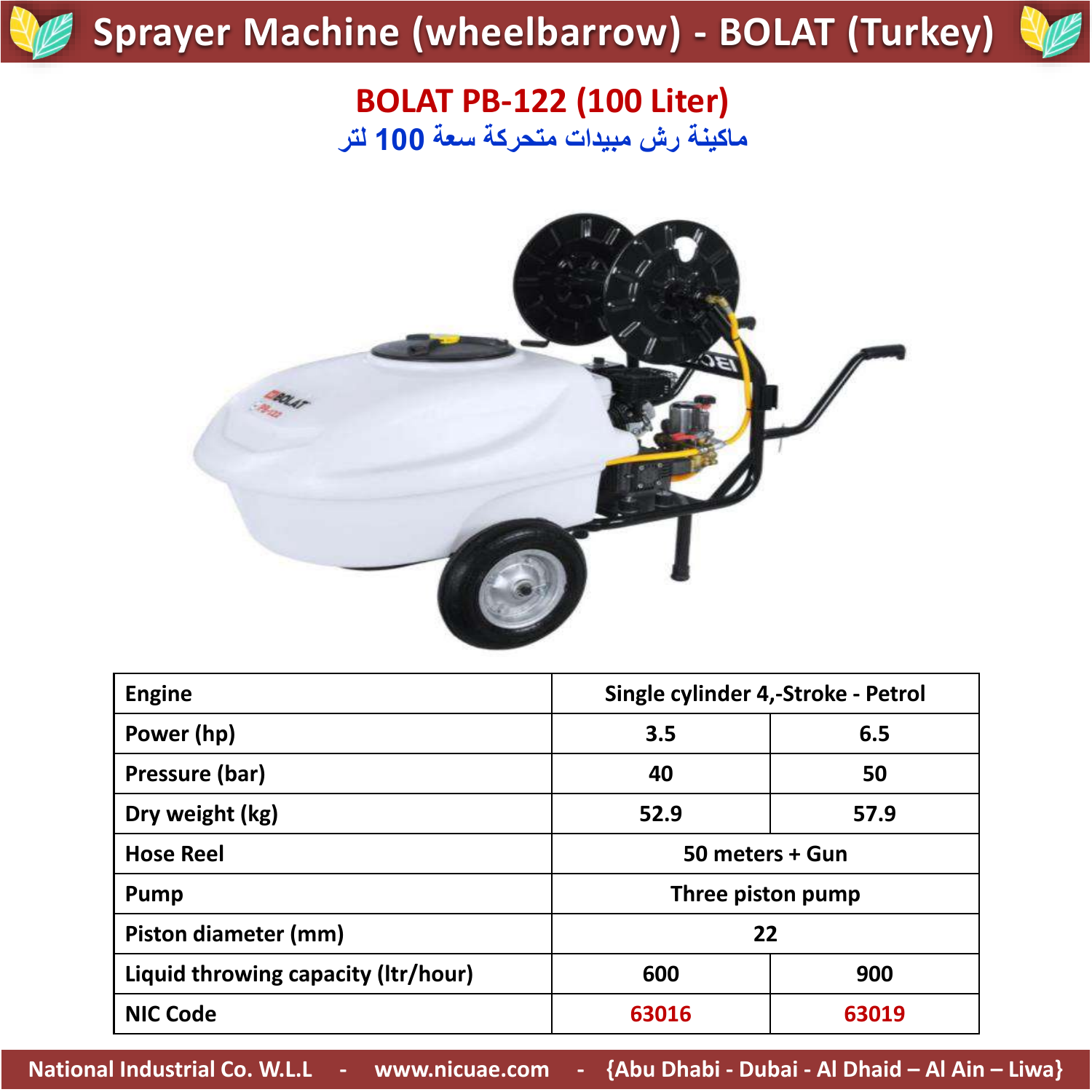# **Sprayer Machine (wheelbarrow) - BOLAT (Turkey)**



#### **BOLAT PB-222 Coupled (200 Liter) ماكينة رش مبيدات متحركة سعة 200 لتر**



| <b>Engine: Single cylinder, 4-Stroke</b> | Tank capacity (Ltr): 200                           |
|------------------------------------------|----------------------------------------------------|
| Dry weight (kg): 63                      | Hose Reel: 50 meters + Gun                         |
| Power (hp): 6.5                          | Liquid throwing capacity (Itr/hour): 900           |
| Pressure (bar): 50                       | Liquid throwing distance $(m)$ : 1 - 12 adjustable |
| <b>Fuel: Petrol</b>                      | Piston diameter (mm): 22                           |
| <b>Pump: Three piston pump</b>           | <b>NIC Code: 63017</b>                             |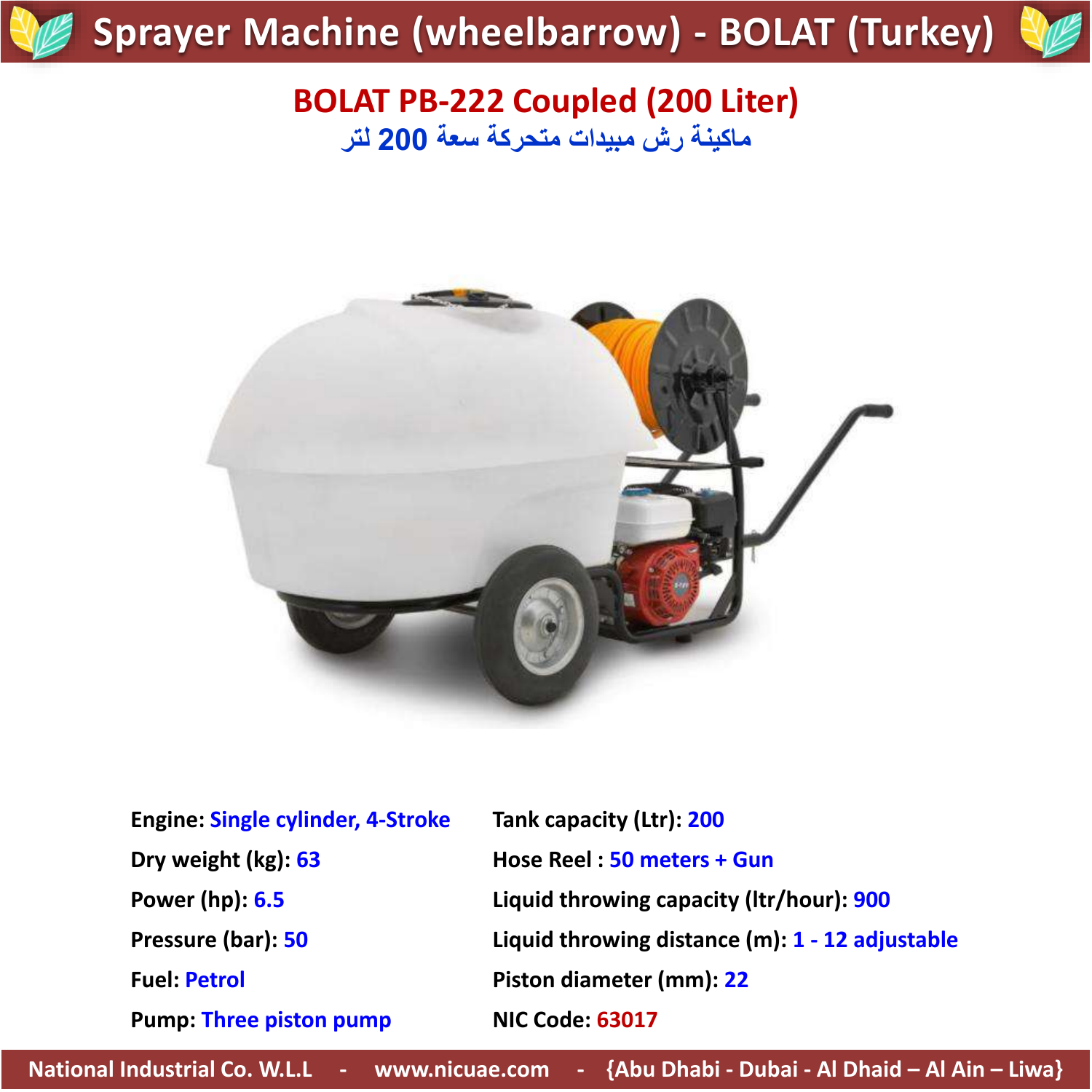# **Sprayer Machine (wheelbarrow) - BOLAT (Turkey)**



#### **BOLAT PB-422 (400 Liter) ماكينة رش مبيدات متحركة سعة 400 لتر**



| <b>Engine: Single cylinder, 4-Stroke</b> | Tank capacity (Ltr): 400                 |
|------------------------------------------|------------------------------------------|
| Dry weight (kg): 89                      | Hose Reel: 50 meters + Gun               |
| Power (hp): 6.5                          | Liquid throwing capacity (Itr/hour): 900 |
| Pressure (bar): 50                       | <b>Pump: Three piston pump</b>           |
| <b>Fuel: Petrol</b>                      | Piston diameter (mm): 22                 |
| <b>Start: Electric</b>                   | <b>NIC Code: 63020</b>                   |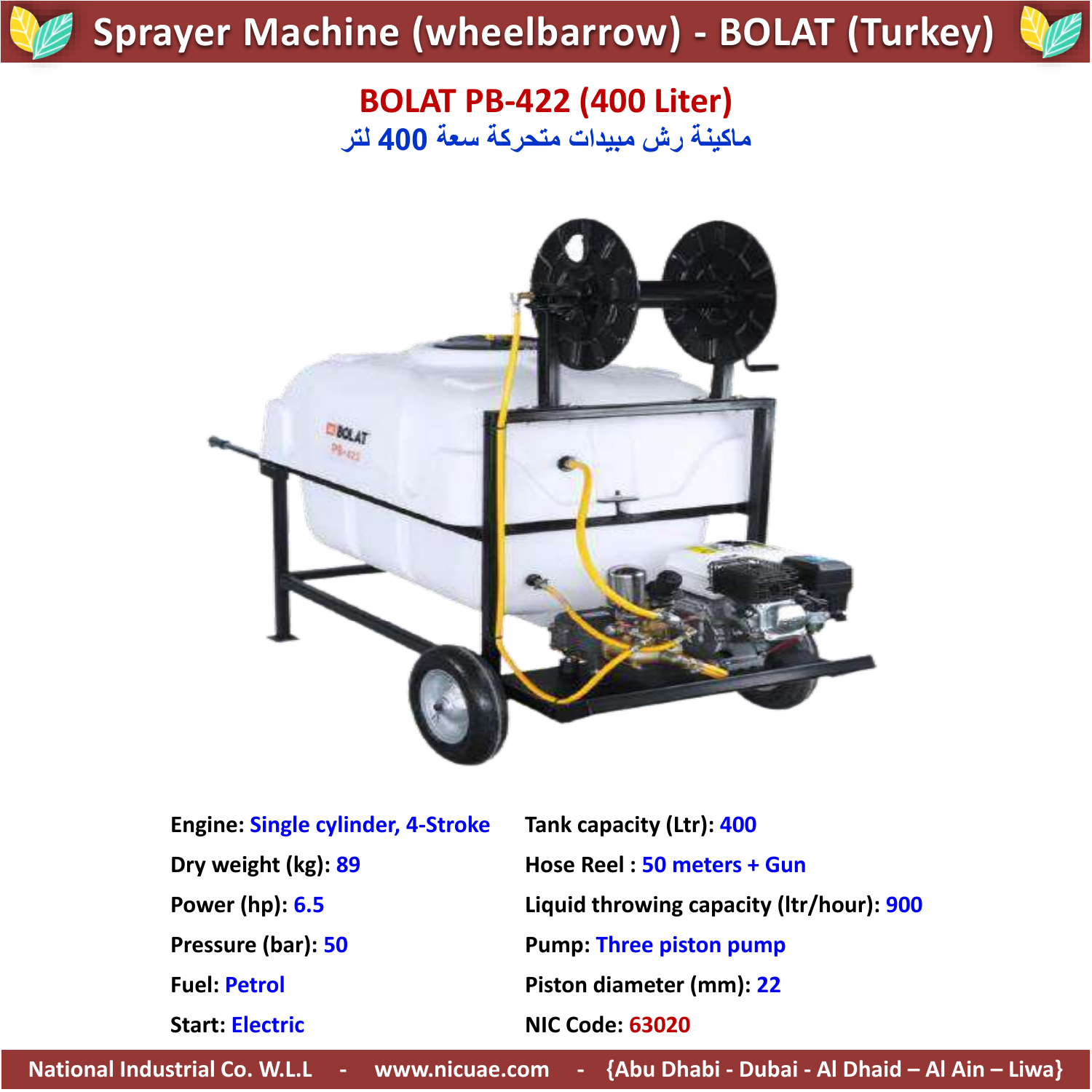

### **Sprayer Pump – BOLAT (Turkey)**

**BOLAT PBI-022 مضخة رش مبيدات**

**BOLAT PB-022 مضخة رش مبيدات**





| <b>Model</b>                        | <b>PBI-022</b>  | <b>PB-022</b>      |
|-------------------------------------|-----------------|--------------------|
| Engine                              |                 | 4-Stroke, Gasoline |
| Power (hp)                          | 3.5             | 6.5                |
| Pressure (bar)                      | 40              | 50                 |
| Dry weight (kg)                     | 15              | 27                 |
| <b>Hose Reel</b>                    | 50 meters + Gun |                    |
| Pump                                |                 | Three piston pump  |
| Piston diameter (mm)                |                 | 22                 |
| Liquid throwing capacity (Itr/hour) | 600             | 900                |
| <b>NIC Code</b>                     | 63015           | 63018              |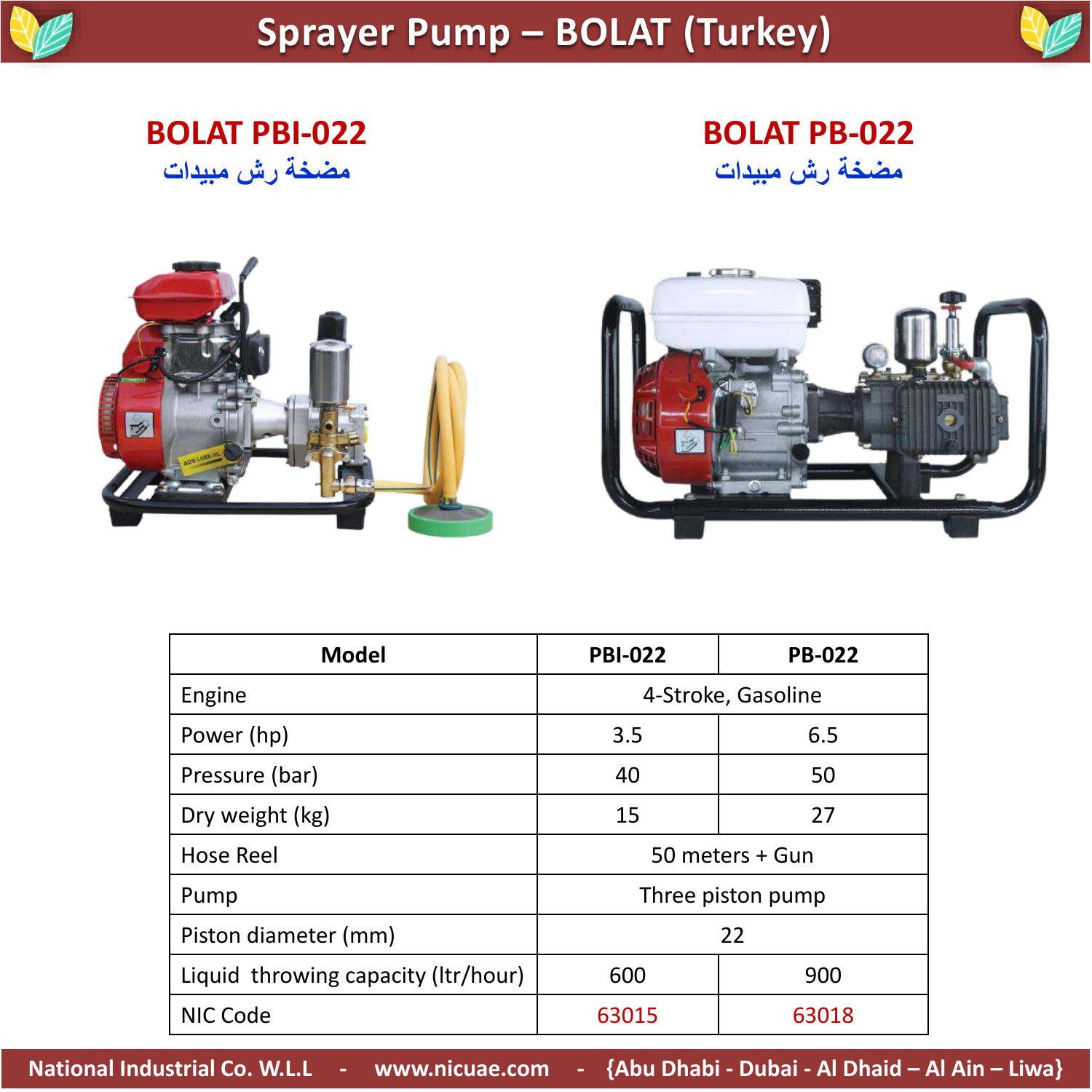

#### **Sprayer Pullable Type (1000 Liter) ماكينة رش مبيدات متحركة سعة 1000 لتر**



| <b>Engine: Antor (Lambordini) 90 Stroke</b> |  |  |
|---------------------------------------------|--|--|
|---------------------------------------------|--|--|

**Start: Electric NIC Code: 63121**

**Tank capacity (Ltr): 1000 Hose Reel : 2 x 50 meters + 2 Gun Power (hp): 12 Spray discharge (ltr/min): 86 Pressure (bar): 55 Dimension: (L 374) (W 159) (H 140) cm Fuel: Diesel Code: BP1000-CT-BM**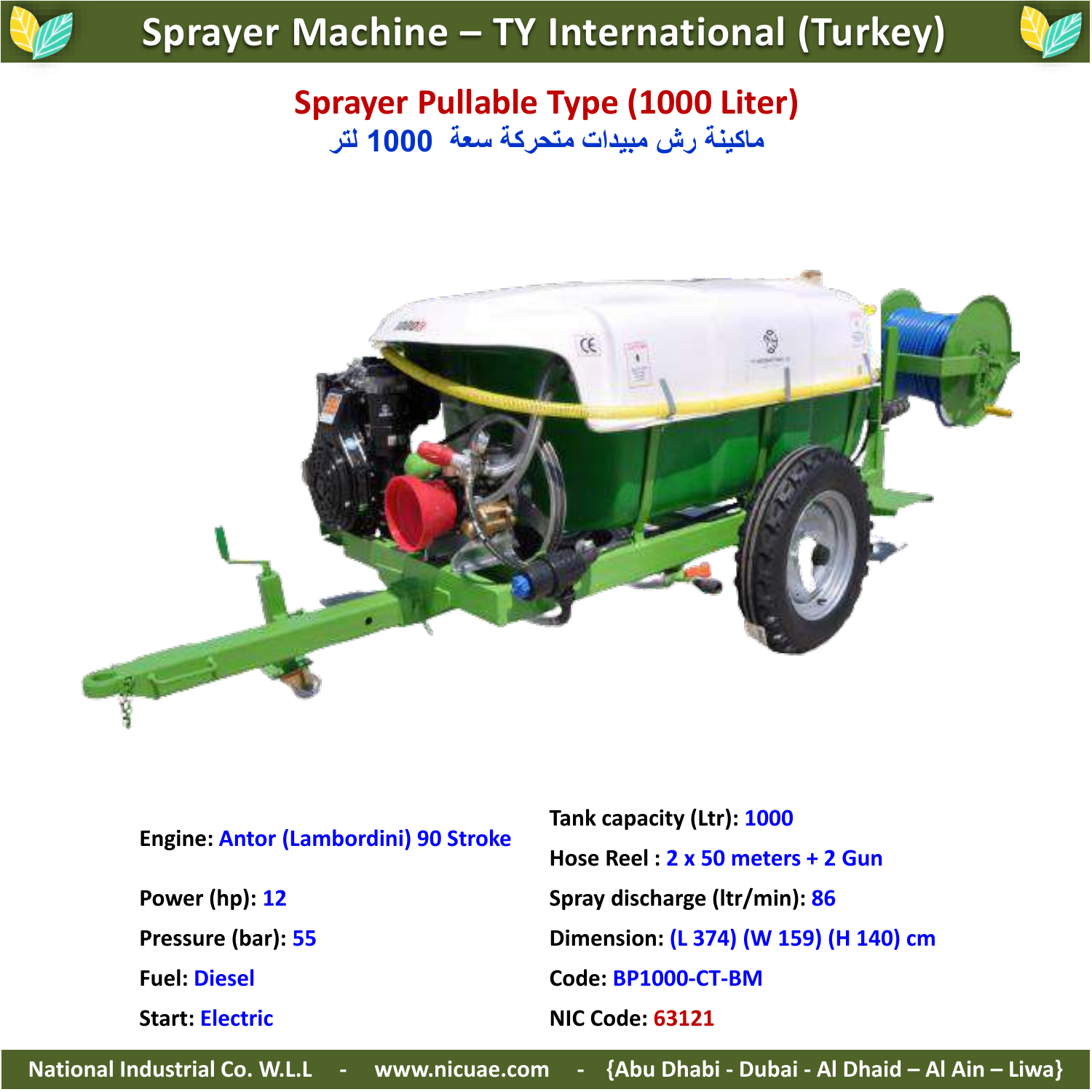

#### **Sprayer Truck Mounted Type (1000 Liter) ماكينة رش مبيدات محموله سعة 1000 لتر**



| <b>Engine: Honda GX 390</b> | Tank capacity (Ltr): 1000             |
|-----------------------------|---------------------------------------|
| Displacement: 389 cm3       | Hose Reel: 2 x 75 meters + 2 Gun      |
| Power (hp): 13              | Spray discharge (Itr/min): 86         |
| Pressure (bar): 55          | Dimension: (L 276) (W 159) (H 140) cm |
| <b>Fuel: Petrol</b>         | Code: BP1000-MS-BM                    |
| <b>Start: Electric</b>      | <b>NIC Code: 63129</b>                |
|                             |                                       |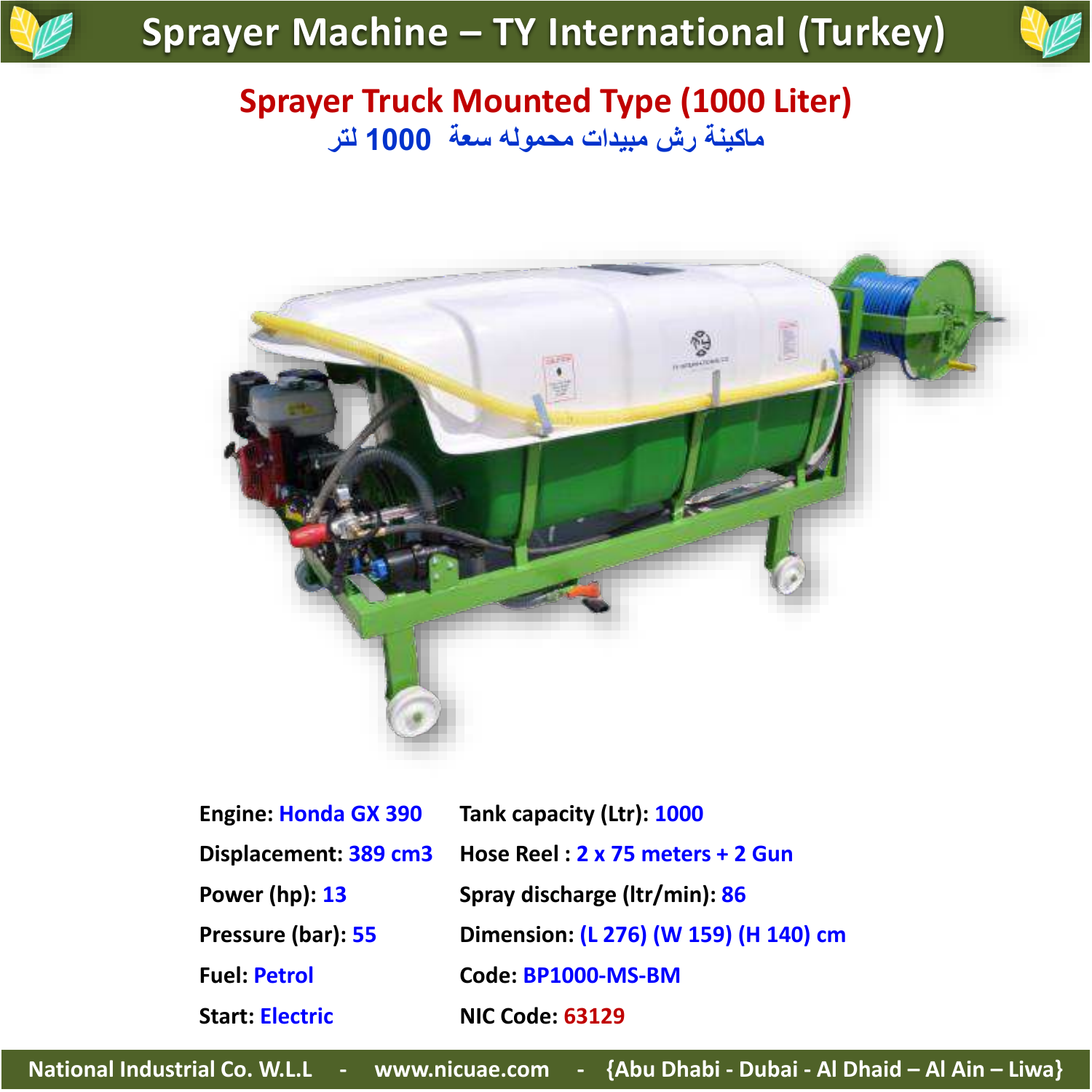

#### **Sprayer Pullable Type (600 Liter) ماكينة رش مبيدات متحركة سعة 600 لتر**



| <b>Engine: Honda GX 390</b> | Tank capacity (Ltr): 600              |
|-----------------------------|---------------------------------------|
| Displacement: 389 cm3       | Hose Reel: 2 x 50 meters + 2 Gun      |
| <b>Power (hp): 13</b>       | Spray discharge (Itr/min): 86         |
| Pressure (bar): 55          | Dimension: (L 323) (W 159) (H 130) cm |
| <b>Fuel: Petrol</b>         | Code: BP600-CT-BM                     |
| <b>Start: Electric</b>      | <b>NIC Code: 63120</b>                |
|                             |                                       |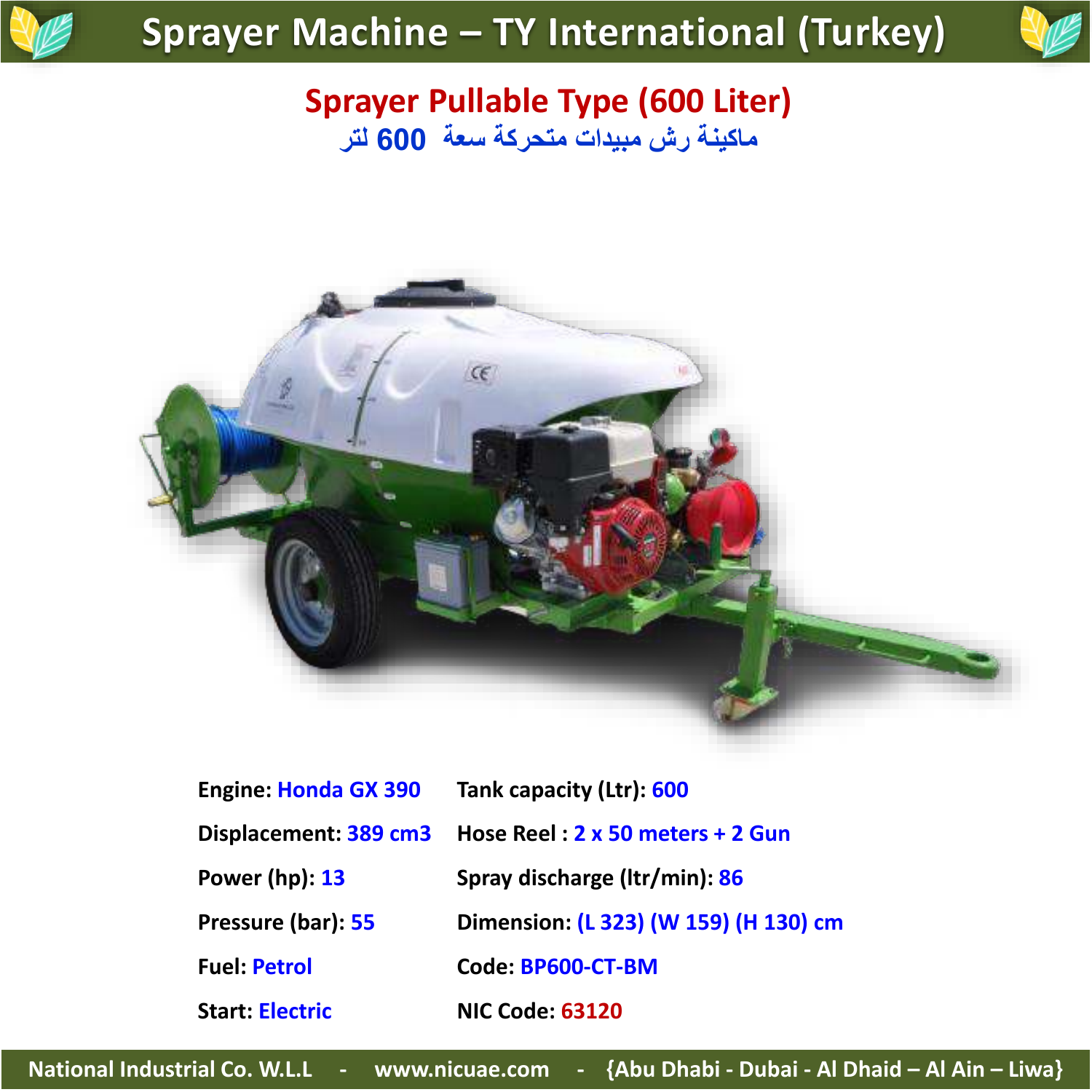

#### **Sprayer Truck Mounted Type (800 Liter) ماكينة رش مبيدات محموله سعة 800 لتر**



| <b>Engine: Honda GX 390</b> | Tank capacity (Ltr): 800                   |
|-----------------------------|--------------------------------------------|
| Displacement: 389 cm3       | Hose Reel: 50 meters reel with 10 mm + Gun |
| <b>Power (hp): 13</b>       | Spray discharge (Itr/min): 86              |
| Pressure (bar): 55          | Dimension: (L 166) (W 192) (H 127) cm      |
| <b>Fuel: Petrol</b>         | Code: BP800-MS-BM                          |
| <b>Start: Electric</b>      | <b>NIC Code: 63128</b>                     |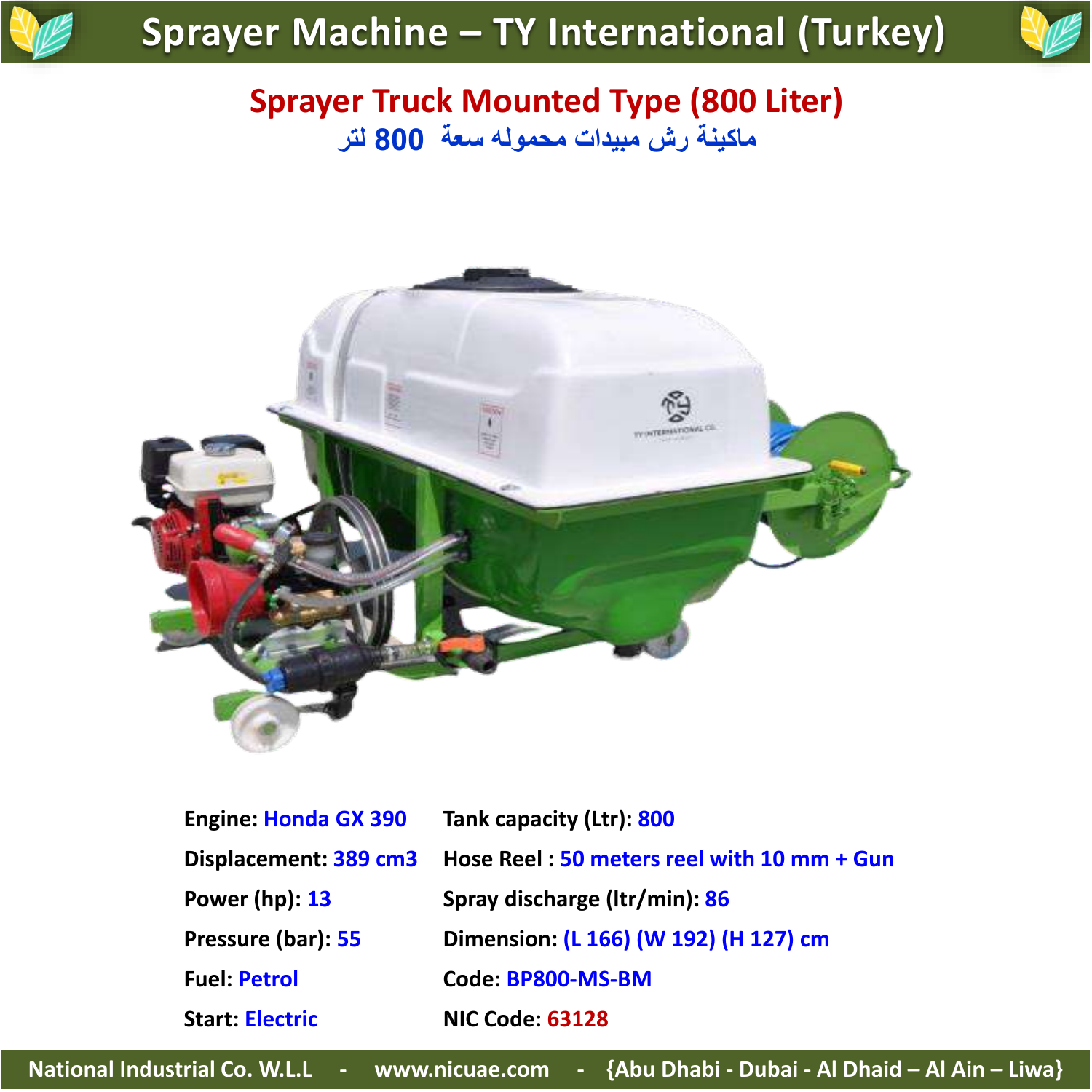

#### **Sprayer wheelbarrow Type (100 Liter) ماكينة رش مبيدات متحركة سعة 100 لتر**



| <b>Engine: Honda GX 390</b> | Tank capacity (Ltr): 100                   |
|-----------------------------|--------------------------------------------|
| Displacement: 389 cm3       | Hose Reel: 50 meters reel with 10 mm + Gun |
| Power (hp): 6.5             | Spray discharge (Itr/min): 18              |
| Pressure (bar): 40          | Dimension: (L 162) (W 83) (H 92) cm        |
| <b>Fuel: Petrol</b>         | Code: BP100-EA-BM                          |
| <b>Start: Electric</b>      | <b>NIC Code: 63136</b>                     |
|                             |                                            |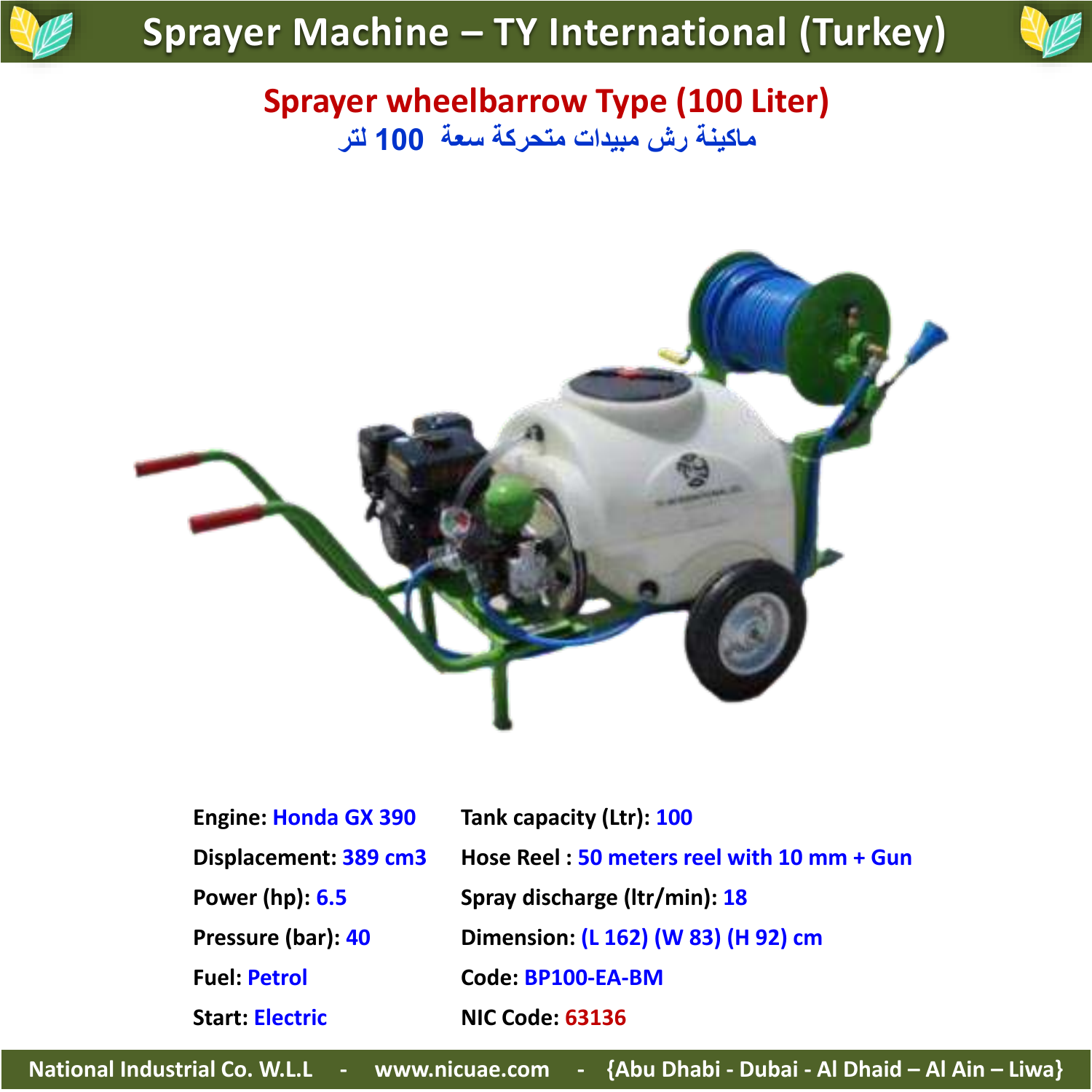

#### **Sprayer wheelbarrow Type (200 Liter) ماكينة رش مبيدات متحركة سعة 200 لتر**



| Hose Reel: 50 meters reel with 10 mm + Gun |
|--------------------------------------------|
|                                            |
|                                            |
|                                            |
|                                            |
|                                            |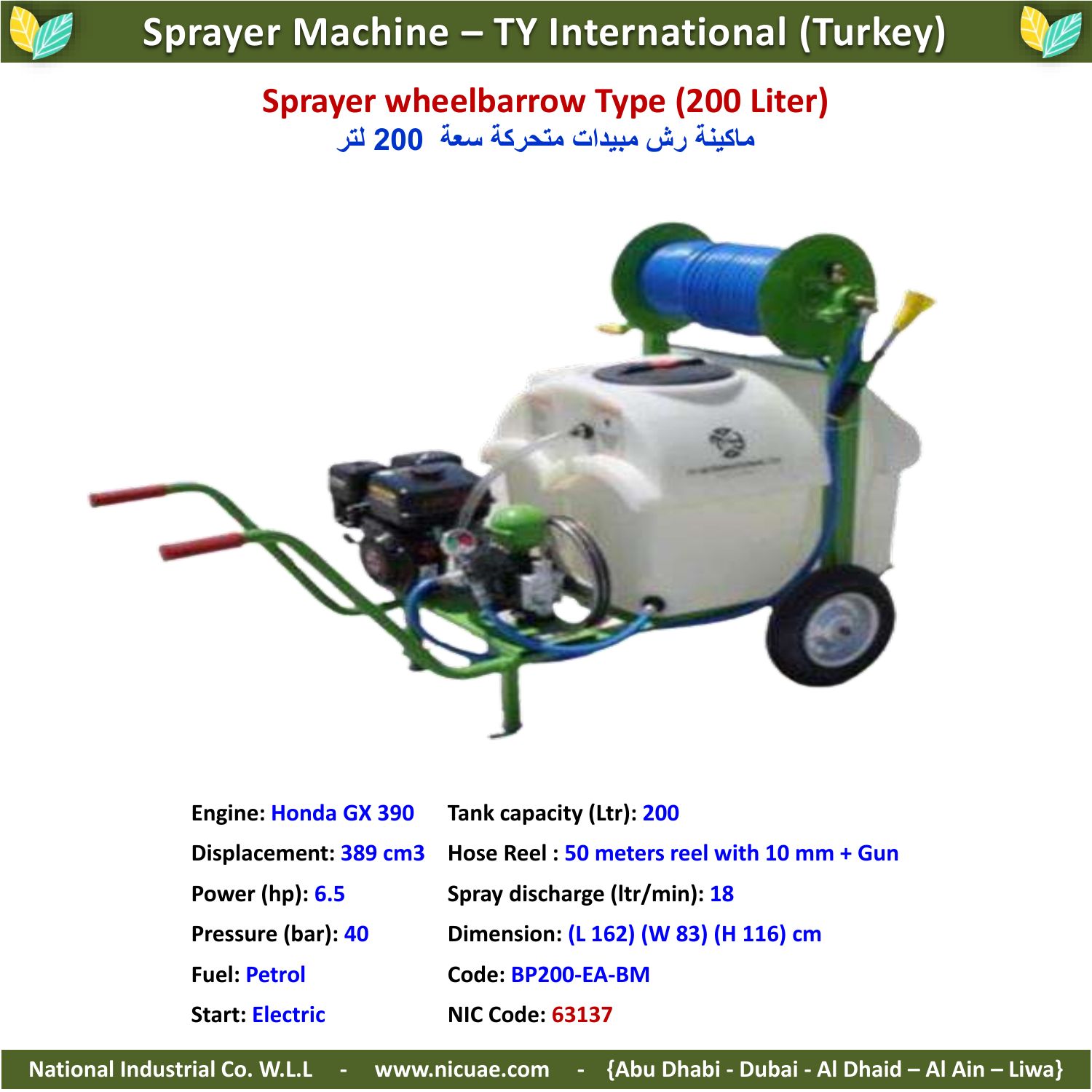

## **Sprayer Machine for Pick Up – MM (Italy)**



#### **MM (De-Mount Sprayer) 500 Liter ماكينة رش مبيدات محمولة سعة 500 لتر**



| <b>Engine: Honda GX 270</b> |
|-----------------------------|
| Displacement: 389 cm3       |
| Power (hp): 9               |
| Pressure (bar): 80          |
| <b>Fuel: Petrol</b>         |
| <b>Start: Electric</b>      |

**Fank capacity (Ltr): 500 Hose Reel: 50 meters (10x19) Professional hose reel on bearing** 

**Pressure (bar): 80 Gun: 60 cm lever lance Fuel: Petrol Spray discharge (ltr/min): 18 Start: Electric NIC Code: 66109**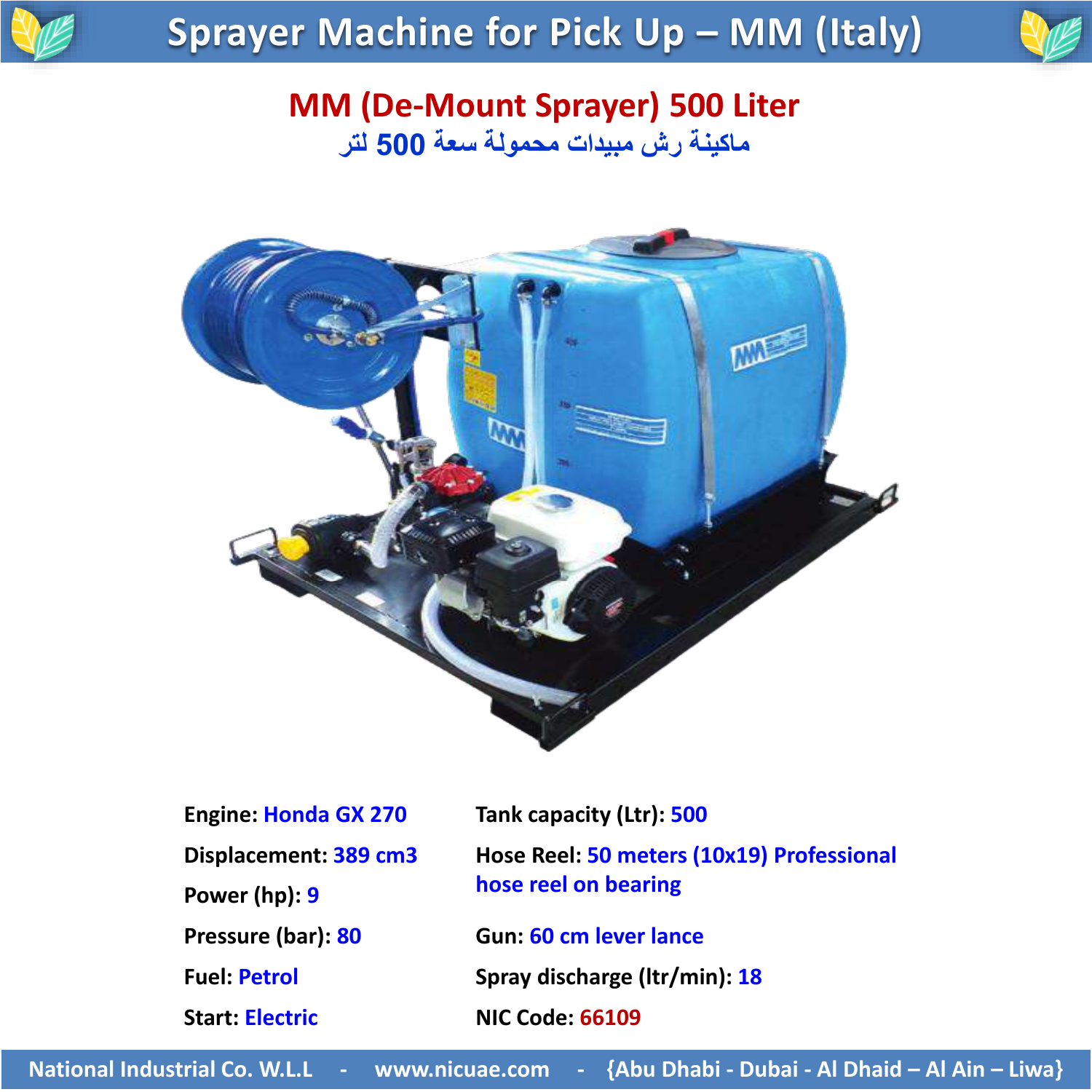

## **Sprayer Machine for Pick Up – MM (Italy)**



#### **MM (De-Mount Sprayer) 1000 Liter ماكينة رش مبيدات محمولة سعة 1000 لتر**



| <b>Engine: Honda GX 270</b> |
|-----------------------------|
| Displacement: 389 cm3       |
| Power (hp): 9               |
| Pressure (bar): 80          |
| <b>Fuel: Petrol</b>         |
| <b>Start: Electric</b>      |

**Tank capacity (Ltr): 1000 Hose Reel: 50 meters (10x19) Professional hose reel on bearing Pressure (bar): 80 Gun: 60 cm lever lance Fuel: Petrol Spray discharge (ltr/min): 18 Start: Electric NIC Code: 66111**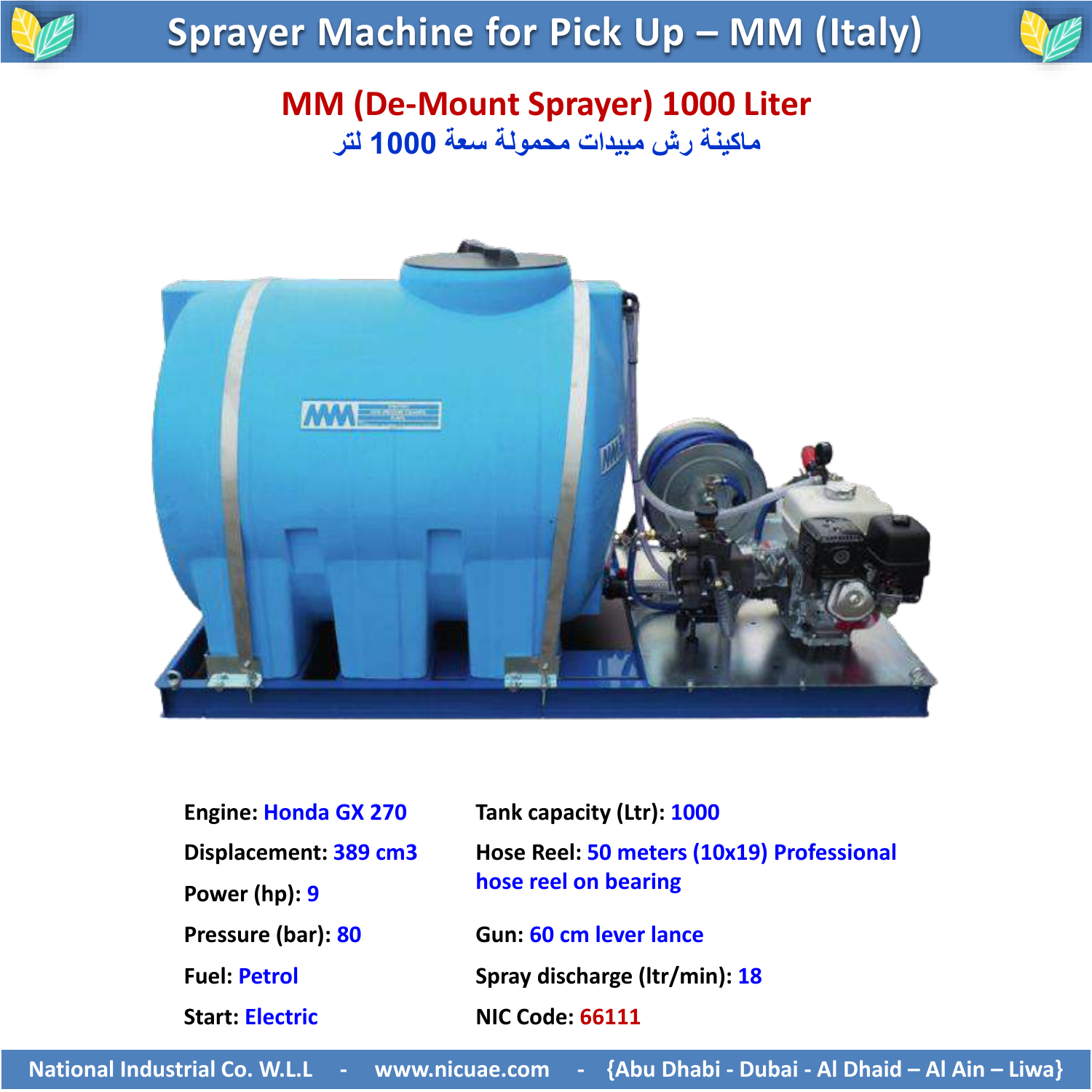### **Sprayer Machine (Backpack) - Echo (Japan)**



#### **Echo DM-6120 (23 Liter) Duster/Mister liquid-fog ماكينة رش مبيدات )سائلة / بودره( محمولة على الظهر سعة 23 لتر**



**Power source: Petrol /oil mix - 2 stroke NIC Code: 63008**

**Engine: Displacement (cc): 58.2 Max. Air Volume: 12.3 ft3/min (12.3 m3/min)**) **Dry weight (kg): 11.5 Max. Discharge Misting: 6.1 gal/min (6.1 l/min) Tank capacity (Ltr): 23 Max. Discharge Dusting: 15.4 lb/min (7 kg/min) Fuel capacity (Ltr): 1.85 Max. Discharge Granule: 39.7 lb/min (18 kg/min)**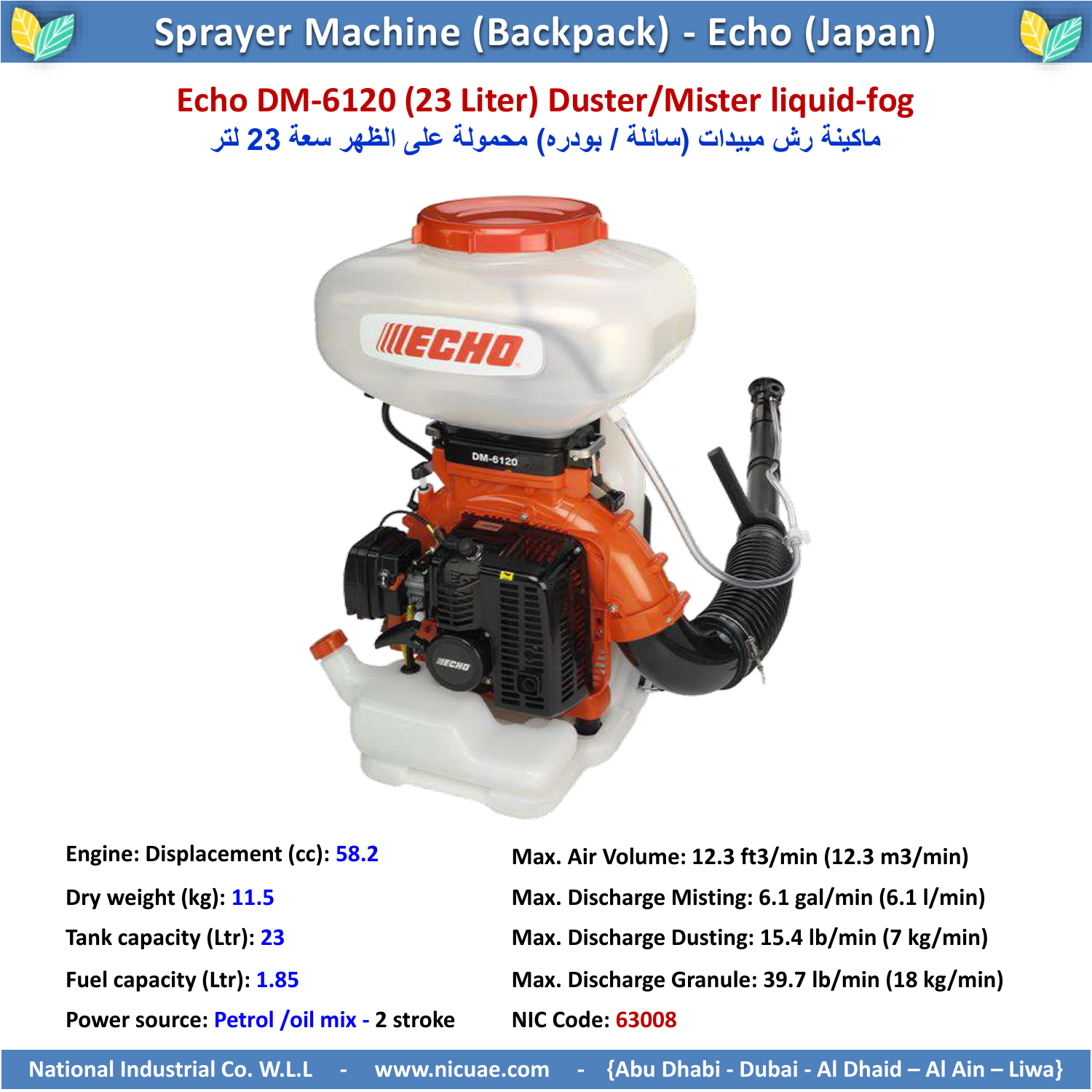### **Sprayer Machine (Backpack) - Shindaiwa (Japan)**



### **Shindaiwa ES726 (26 Liter) ماكينة رش مبيدات محمولة على الظهر سعة 26 لتر**



**Engine: Displacement (cc): 22.5 Hose length (cm): 135**

**Tank capacity (Ltr): 26 Output (kw): 0.8**

**Fuel tank capacity (Ltr): 0.6 Output (ps): 1.09**

**Power source: Petrol /oil mix - 2 stroke NIC Code: 58032**

**Dry weight (kg): 9.1 Fuel Consumption At Maximum Engine Power (L/h): 0.48**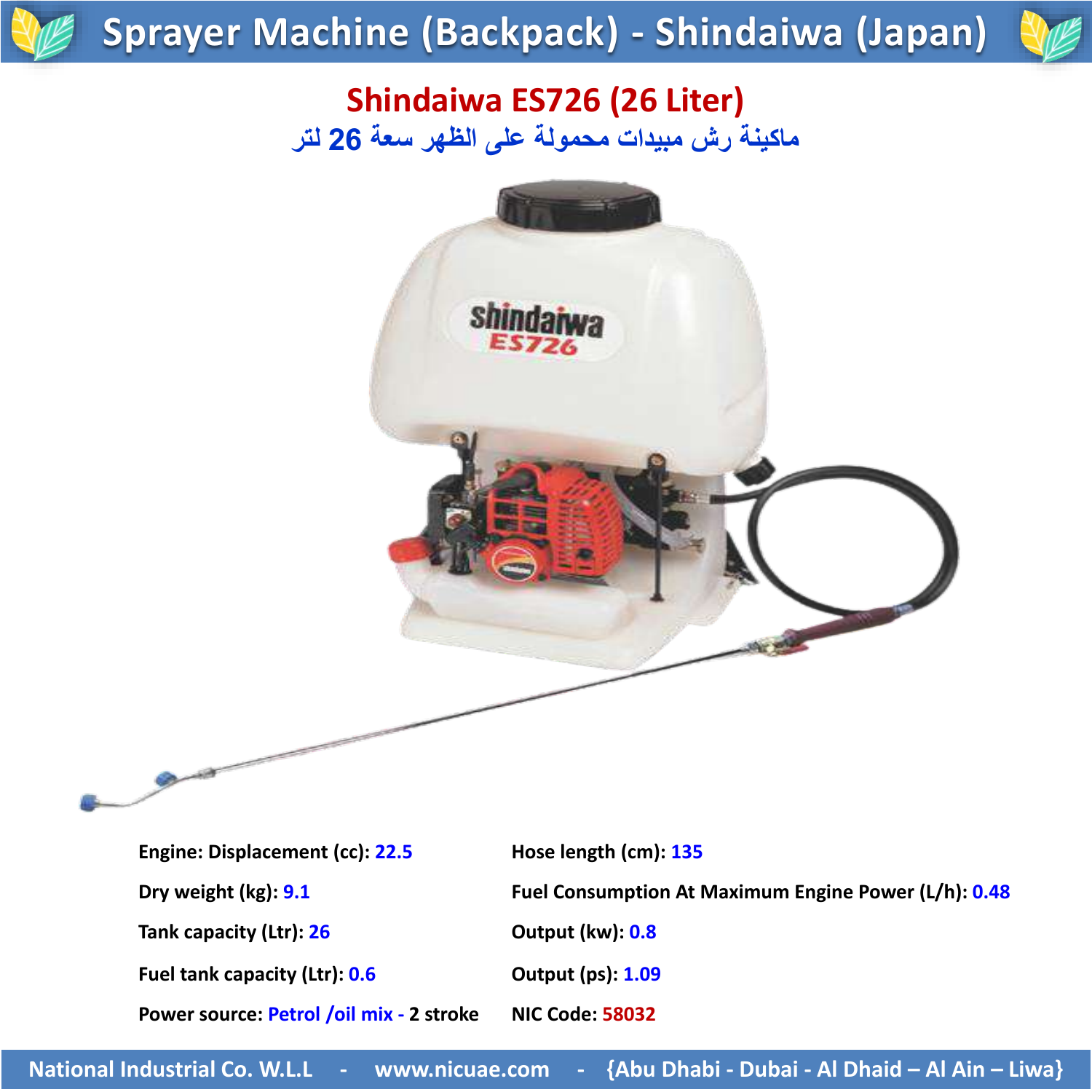### **Sprayer Machine (Backpack) - BOLAT (Turkey)**



#### **BOLAT F-768 Honda GX35 (25 Liter) ماكينة رش مبيدات محموله على الظهر سعة 25 لتر**



| Engine: Honda, 4-Stroke |  |
|-------------------------|--|
| Dry weight (kg): 8.9    |  |
| Power (hp): 1.6         |  |
| Pressure (bar): 35      |  |
| Fuel: Petrol (0.71 Ltr) |  |
| Tank capacity (Ltr): 25 |  |

**Engine 6 Cylinder Volume: 35 cc Dry weight (kg): 8.9 Liquid shot capacity (ltr/hour): 480 Power (hp): 1.6 Liquid Shooting Range: 1 – 9 m Adjustable Pump: Twin piston pump Fiston diameter (mm): 16 Tank capacity (Ltr): 25 NIC Code: 63008**